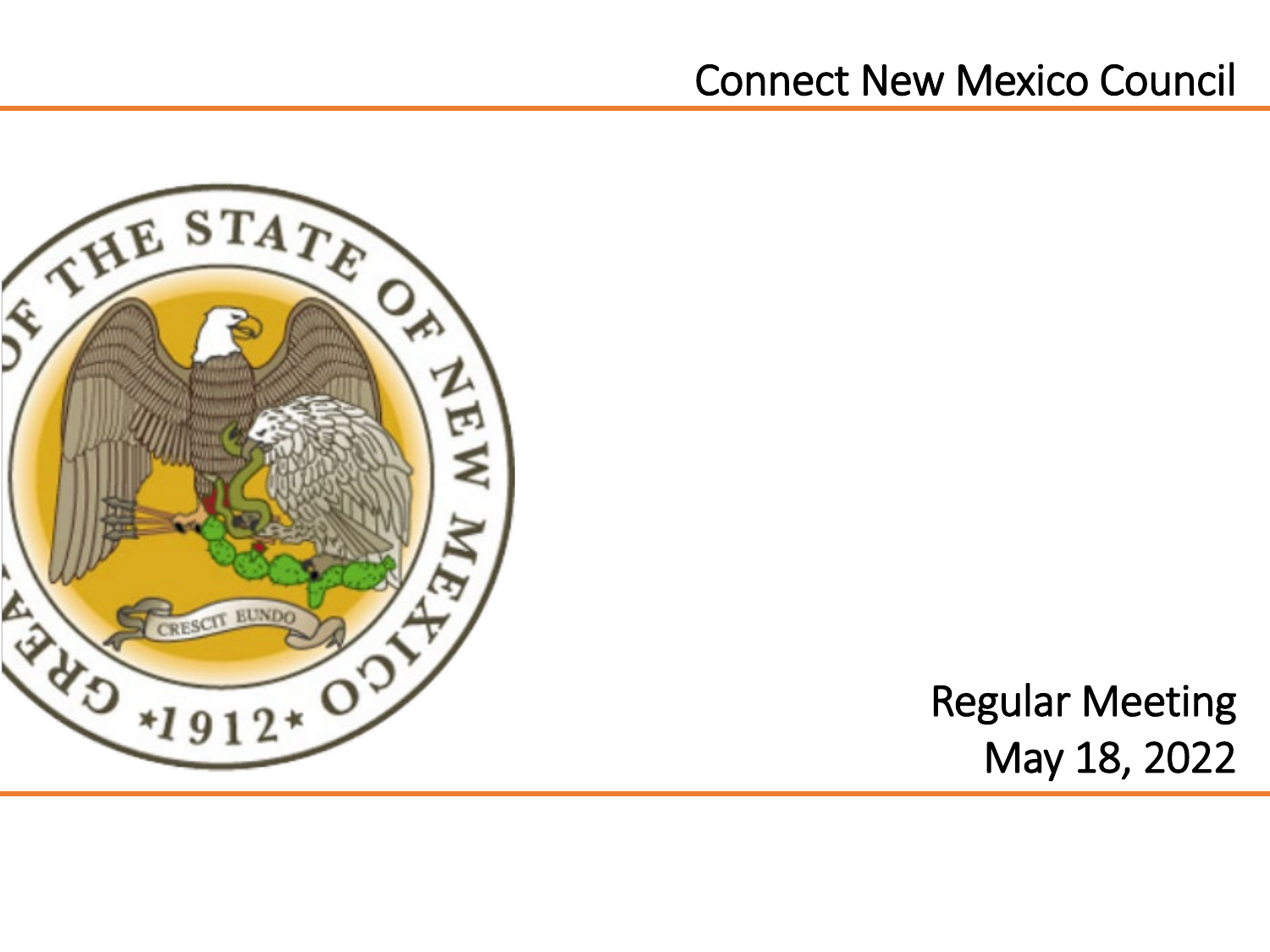# Connect New Mexico Council: Agenda



- 1. Welcome & Call to Order
- 2. Approve Agenda & Minutes
- 3. Chair Remarks & Council Member Updates
- 4. CNMC Rulemaking
	- a) Process
	- b) Community listening sessions planning
	- c) State broadband plan CNMC role
- 5. Discussion Item: Conflict of Interest Connect NM Council
	- a) Upcoming Council Resolution
- 6. Working Group Reports
	- a) Mapping, data & evaluation
	- b) Regional planning & community engagement
	- c) Digital equity & inclusion
	- d) Connect New Mexico Grant Program
- 7. Office of Broadband Update
	- a) Staffing
	- b) Middle Mile RFI
	- c) Pilot Program
- 8. NTIA Notices of Funding Opportunity
- 9. Public Comment
- 10. Adjourn

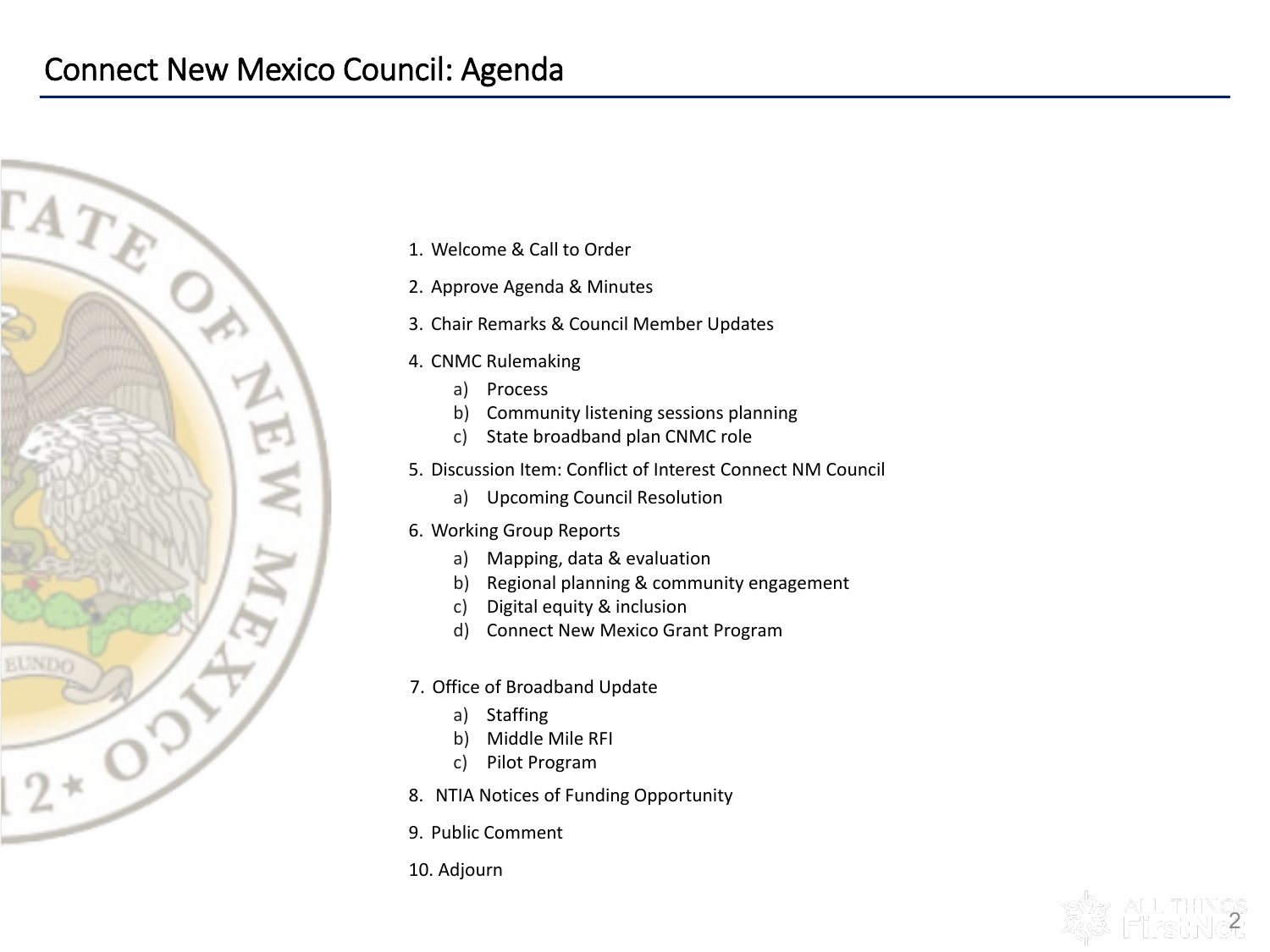

- Welcome & Call to Order
- Approve Agenda & Minutes
- Chair Remarks & Council Member Updates
- CNMC Rulemaking

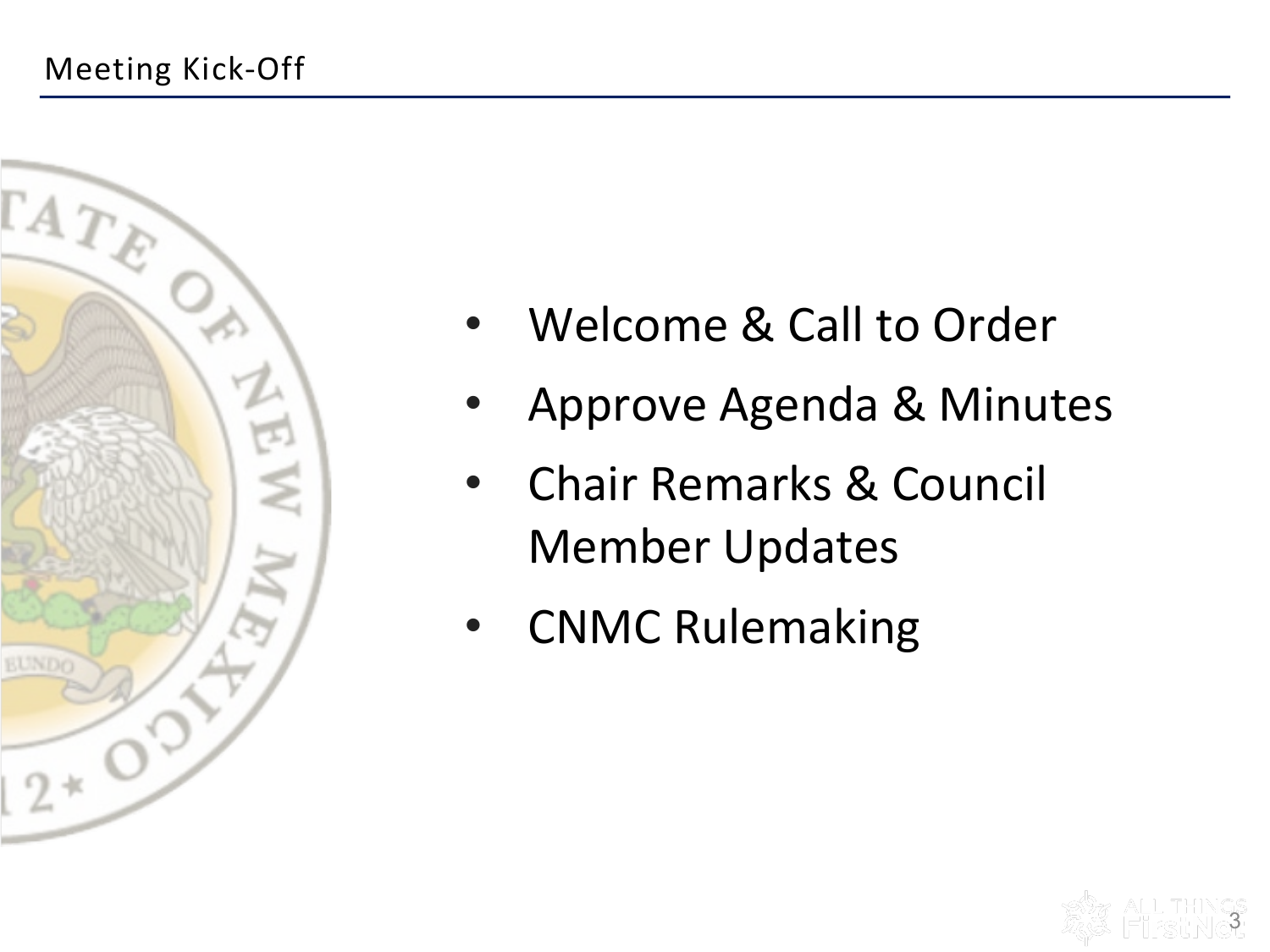

**August - December 2022** 

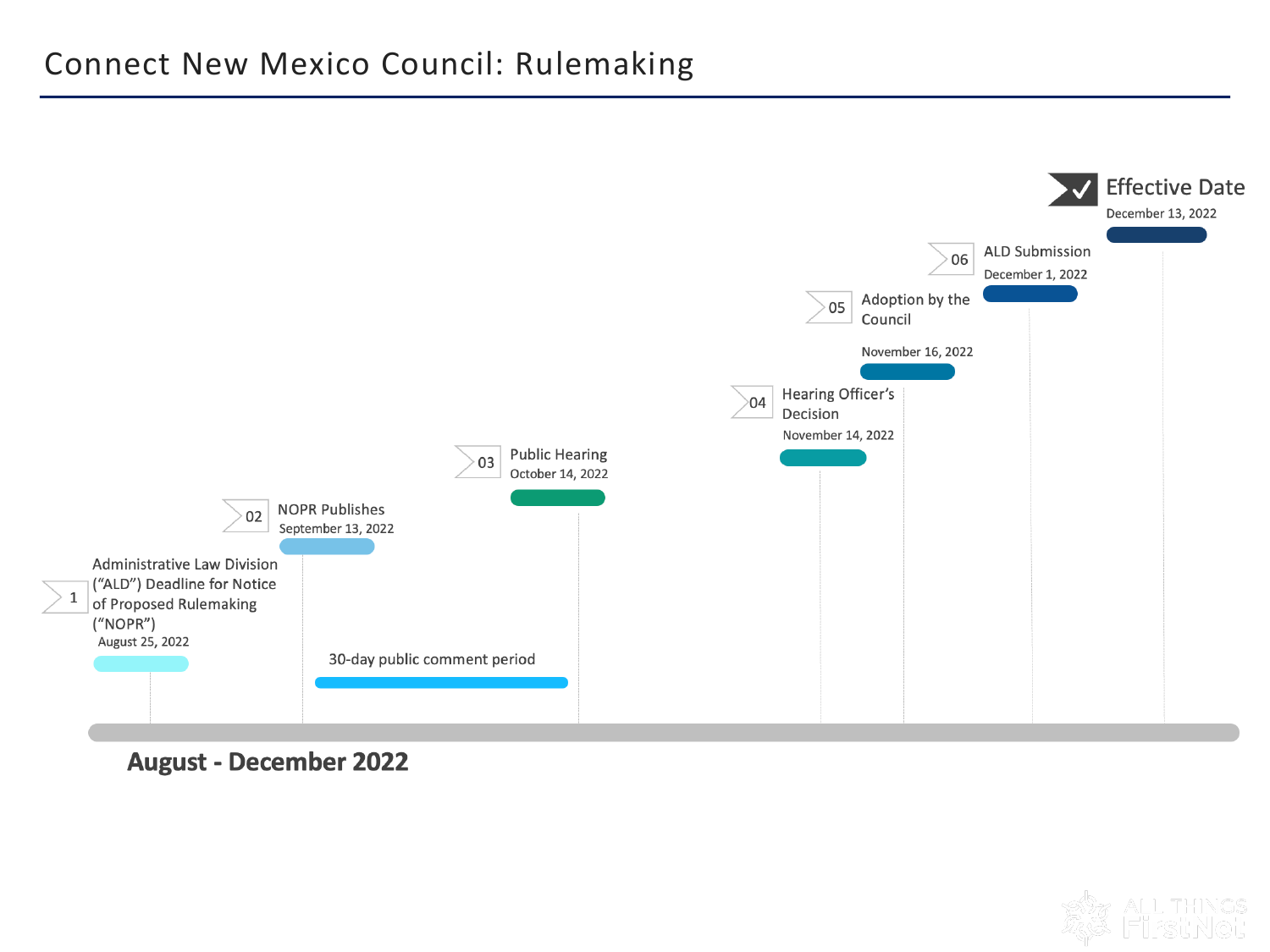#### **Activities**

#### **Application**

• Prepared application and obtain feedback from Grant Working Group.

#### **Map of Eligible Service Areas**

• Provided key requirements to the Earth Data Analysis Center (EDAC); hope to finalize a map next week.

## **Federal Programs**

• Reviewing the NTIA NOFO's on Broadband Equity, Access, and Deployment Program (BEAD) to discern any relevant insights that can be applied.

#### **Program Materials**

• Finalizing program materials (e.g., FAQ, application templates, landing page)

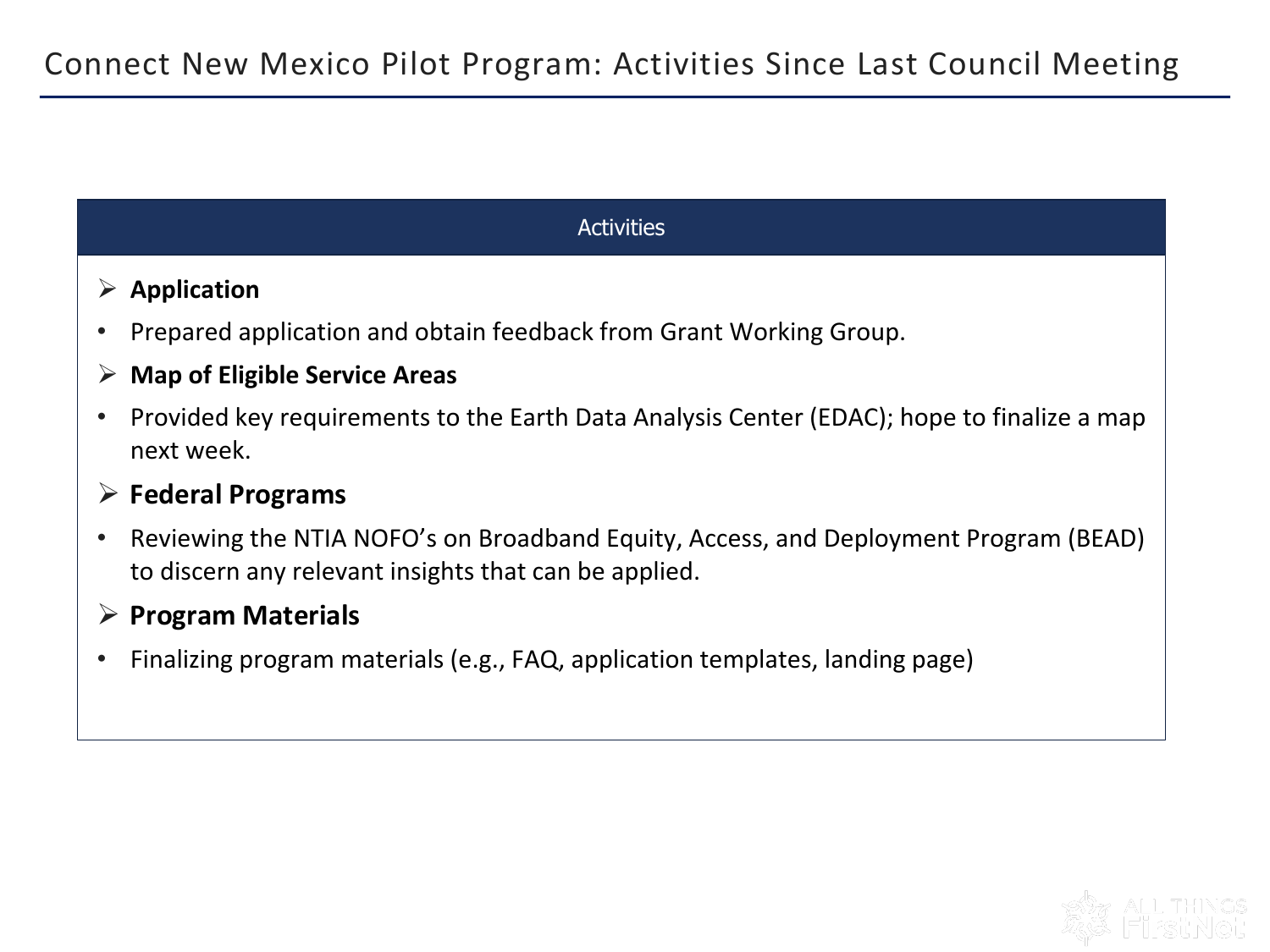- The RFI aims to collect public input to support several objectives.
- Received 18 responses.

## Key Objectives

- $\checkmark$  Develop a fact-set regarding middle-mile requirements (needs), existing assets, and remaining gaps.
- $\checkmark$  Develop a comprehensive strategy for the planning, design, funding, deployment, and operations of a statewide, open-access middle-mile network to address the gaps.
- $\checkmark$  Obtain expressions of interest from stakeholders seeking capacity from middle-mile program.
- $\checkmark$  Establish collaboration-driven approach for funding from federal and state grant programs and contribute matching capital.

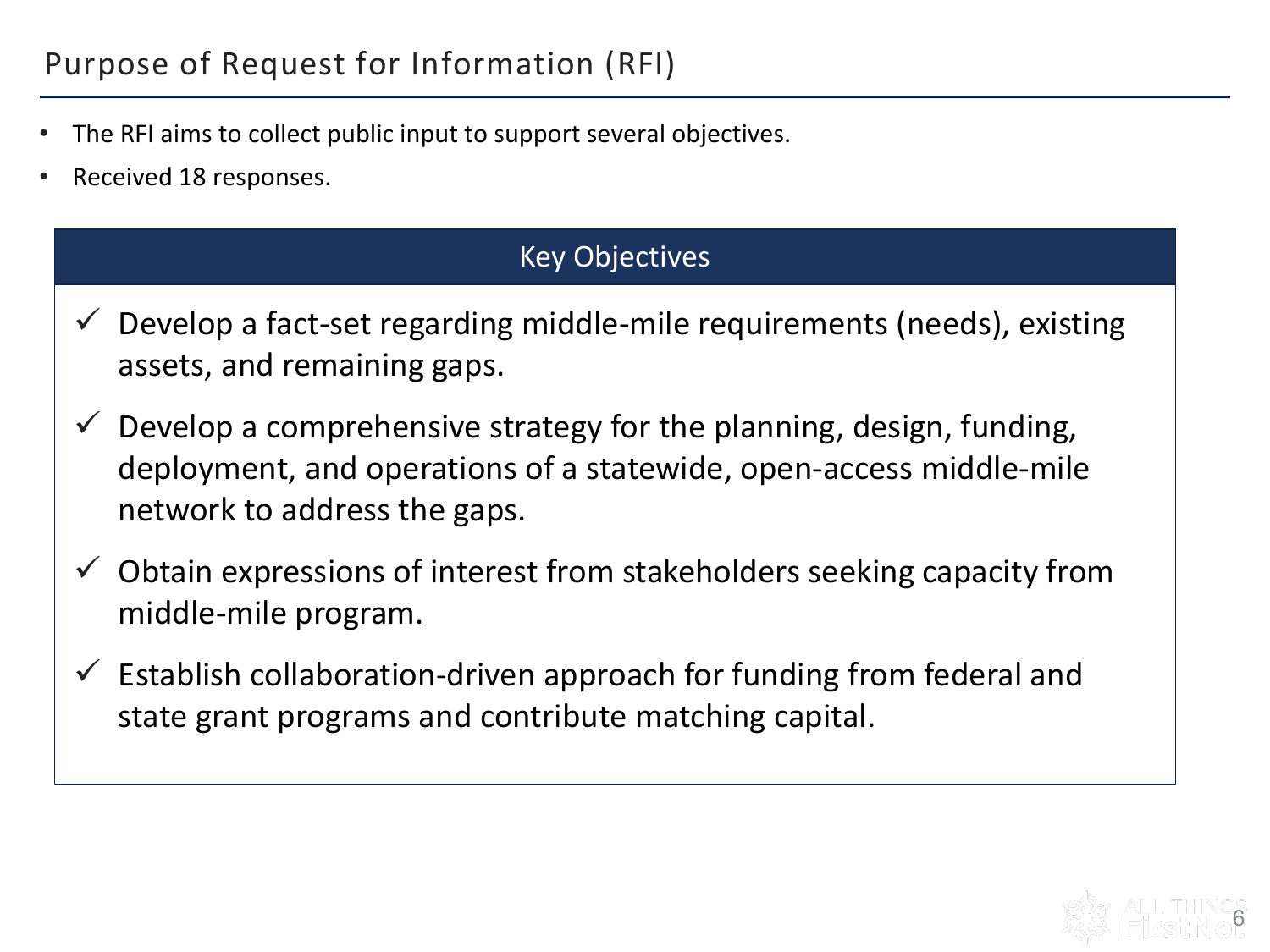# Recap: Impetus for Statewide, Open Access Middle-Mile Program

- A statewide, open-access middle mile network aims to catalyze collaboration to:
- 1) foster economically efficient deployment of last-mile networks across unserved and underserved communities; and
- 2) serve the backhaul and private networks needs of several stakeholders (e.g., wireless operators, government, higher education, data centers, etc.)

#### Efficient Application of Last-Mile Grant Funding

- Up to 20% of New Mexican households remain unserved
- Several unserved communities lack availability of high-capacity middle-mile networks
- Other barriers may prevent leveraging existing middle-mile (e.g., exorbitant pricing, lack of open access, reliability concerns, etc.)
- A middle-mile ring that connects several unserved communities and interconnects into a regional backbone offers economic efficiencies over duplicative rings.
- Serve as catalyst for planning, funding, and deployment of the access network by allowing the ISP's to focus on their local connectivity business plans.

#### Serve Backhaul and Private Network Needs of Other Stakeholders Across Unserved/Underserved Areas

- Mobile networks and public safety networks (e.g., FirstNet) require high-speed backhaul to expand coverage and capacity.
- Research and education networks across higher-ed and K-12 – face growing bandwidth needs and connectivity to new facilities.
- Hyperscale data centers depend upon dedicated, ultra-high speed fiber backbone networks with redundant pathways.
- Enterprises, community institutions, and government facilities require high-capacity, redundant networks.
- Serve as an enabler for robust innovation enabled by hyper speed, fiber networks (e.g., Project Echo)

7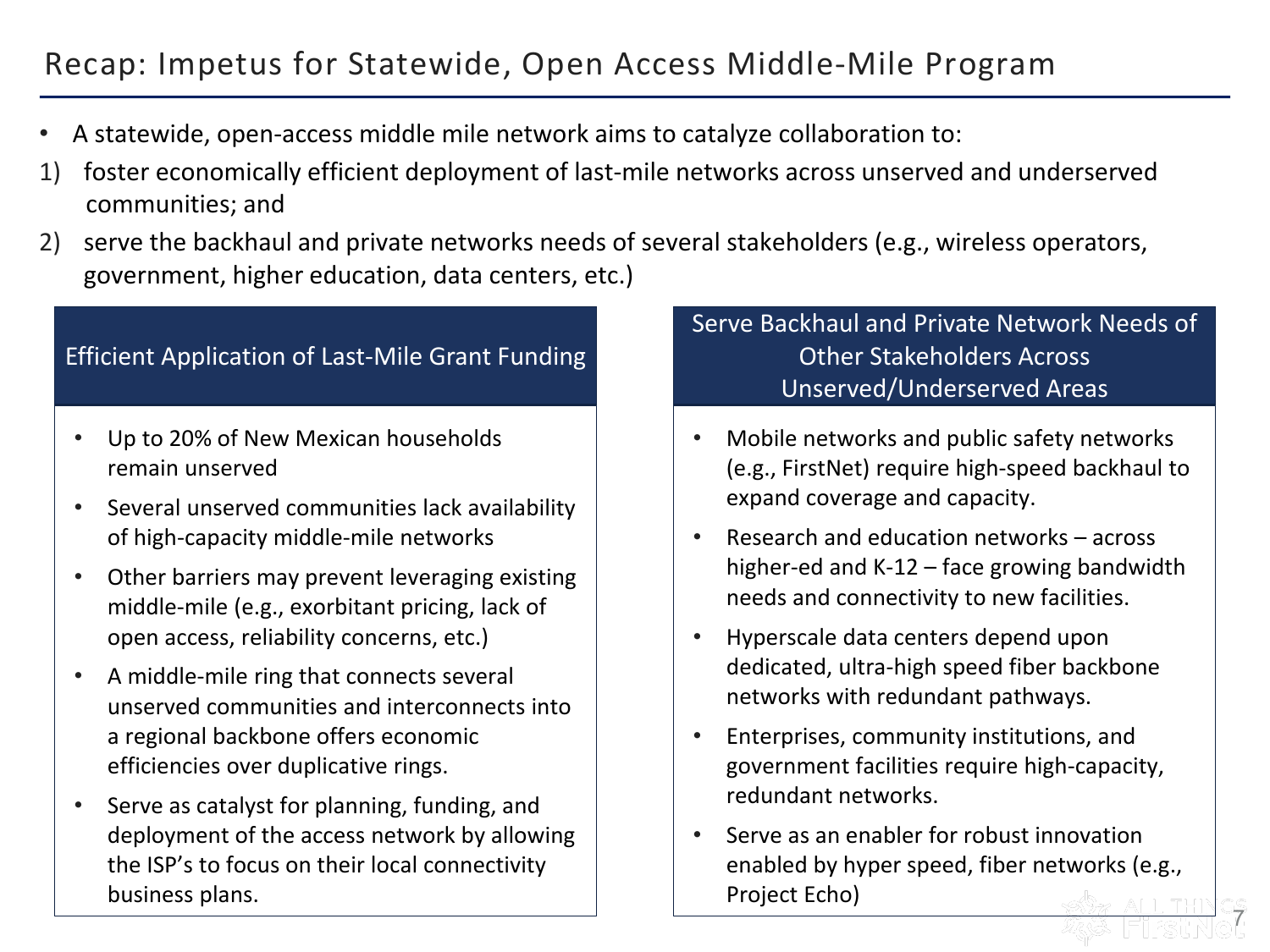## Designated Working Groups

- Connect New Mexico Grant Program
- Digital Equity and Inclusion
- Regional Planning and Community Engagement
- Mapping, Data, and Evaluation